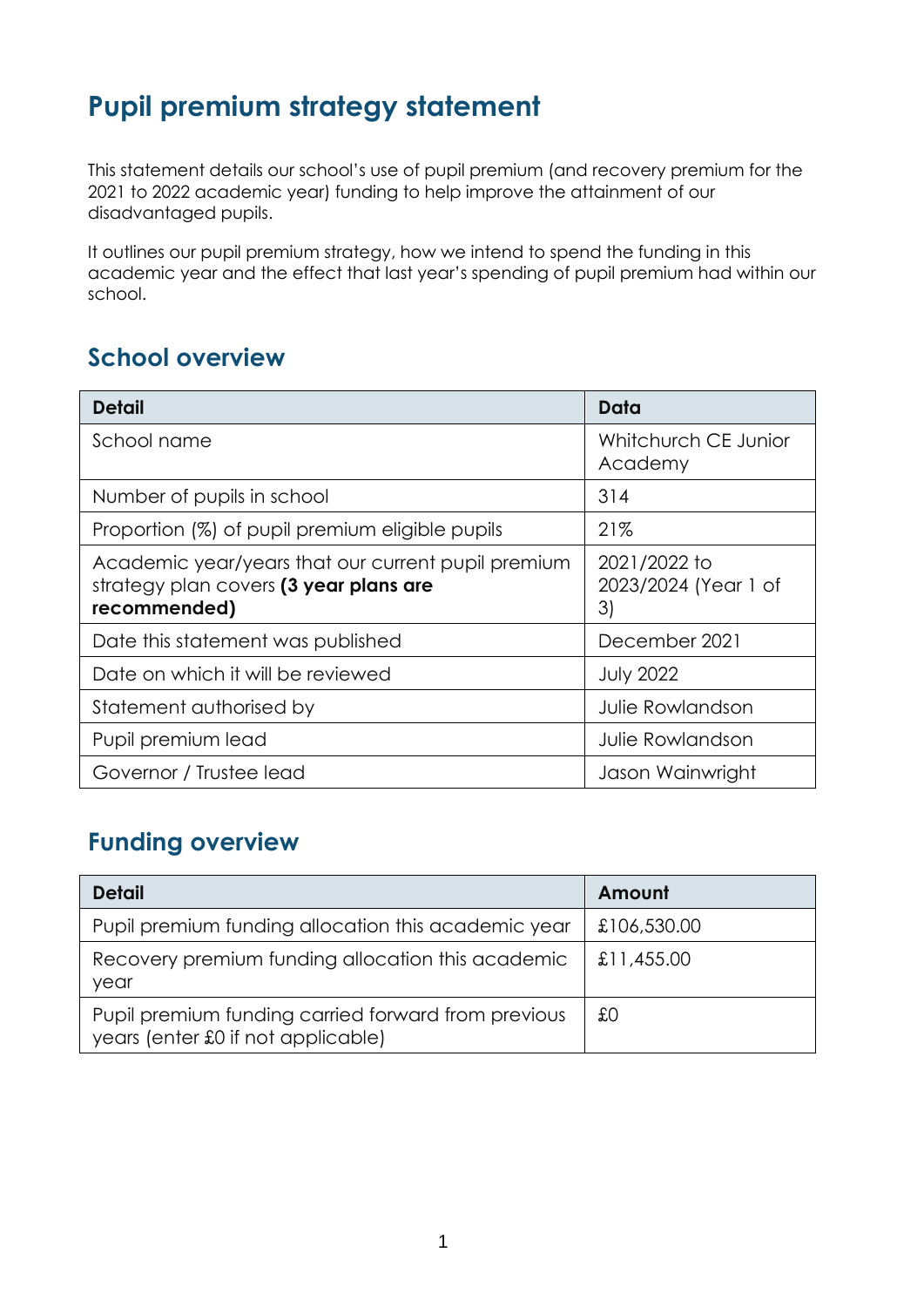# **Part A: Pupil premium strategy plan**

## **Statement of intent**

#### **Intent**

*"The Whitchurch Church of England Federation is committed to excellence and the maintenance of high standards. As a fully inclusive Federation we aim to facilitate access for all children to quality first teaching, additional support in each year group and specific programmes or targeted interventions and additional opportunities to enhance the curriculum e.g. enrichment visits / visitors.* 

*The Federation adopts a tiered approach to Pupil Premium spending. Improving the quality of teaching is our top priority, including professional development, training and support for early career teachers and recruitment and retention. Targeted support for struggling pupils is also a key component; as well as strategies that relate to nonacademic factors, including providing enrichment opportunities and improving attendance, behaviour and social and emotional support.*

*As part of the additional provision made for pupils who belong to vulnerable groups, the Federation will ensure that the needs of socially disadvantaged pupils are*  adequately assessed and clarified at termly pupil progress meetings. In making *provision for our disadvantaged pupils, 'The Whitchurch Church of England Federation' recognises that not all pupils who receive free school meals will be socially disadvantaged. The Governors and staff also recognise that not all pupils who are socially disadvantaged are registered or qualify for free school meals. They therefore reserve the right to allocate the Pupil Premium funding to support any pupil or groups of pupils the Federation has legitimately identified as being socially disadvantaged.*

*The pupil premium is not based on ability. Research shows that the most academically able pupils from disadvantaged backgrounds are at risk of under-performing. The Federation therefore focuses on these pupils just as much as pupils with low results."*

#### **Main Aims**

- We will adopt a whole school outward facing approach to supporting disadvantaged pupils, developing a collective responsibility for addressing challenges, raising outcomes and a belief that all pupils can attain well. As a team, we will learn from effective practice and research evidence.
- Our overarching approach to improving outcomes for all children begins with a clear set of principles for teaching and learning, and pedagogy, and clear curriculum drivers, which form the consensus amongst our team over what is required to support all children.
- We will ensure that appropriate provision is made for pupils who belong to vulnerable groups; this includes ensuring that the needs of socially disadvantaged pupils are adequately assessed and addressed. Staff will identify pupils with the greatest need within each year group, therefore understanding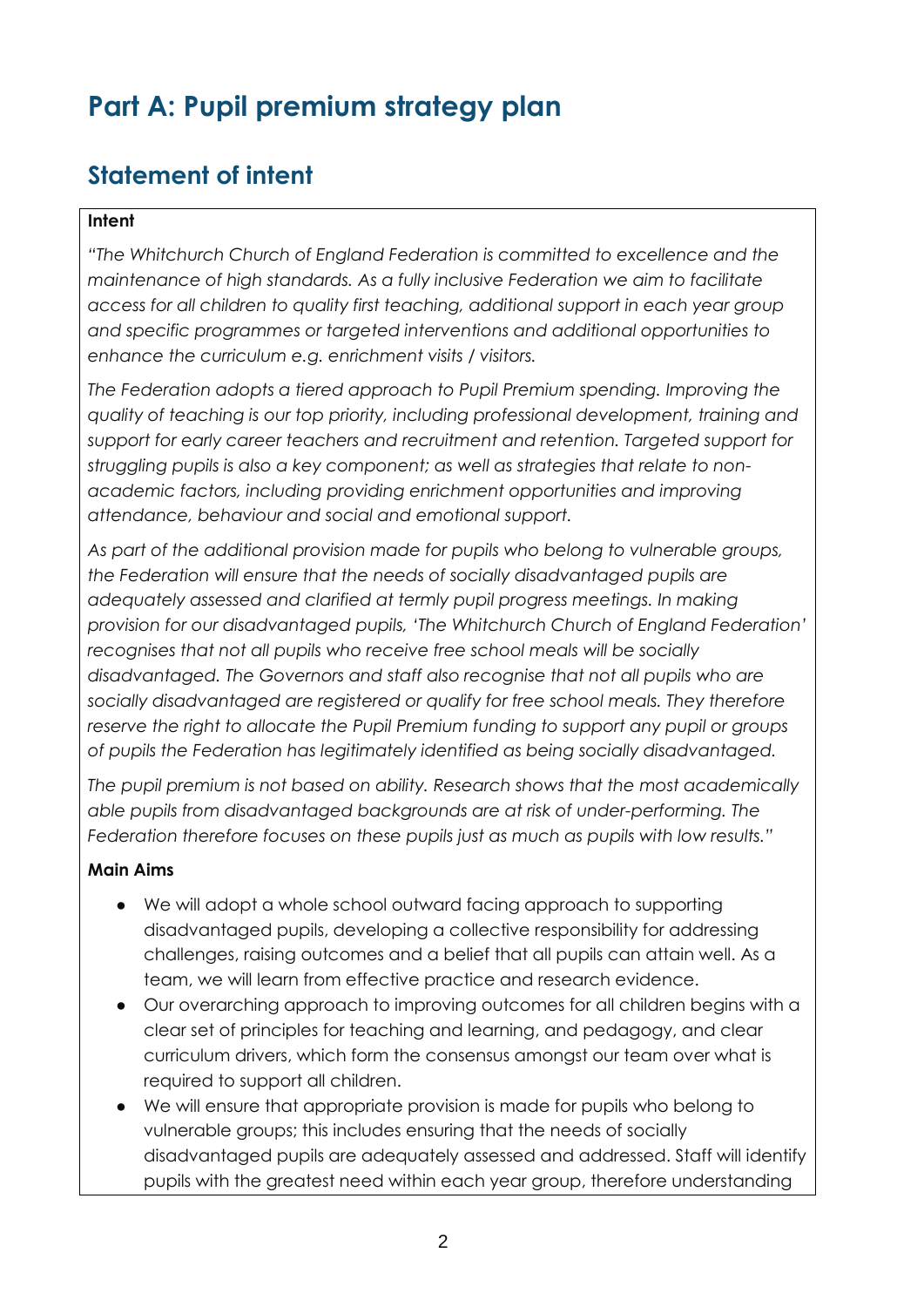disadvantage in context.

- The majority of our work through the Pupil Premium funding this year will be aimed at focusing on the key challenges that are preventing our disadvantaged pupils from attaining well across reading, writing and maths, including additional challenges that have been identified as a consequence of school closures throughout 2020-2021. We will identify the likely challenges to learning for our identified disadvantaged children and link them to desirable outcomes as the basis for choosing appropriate actions and approaches to address them.
- We will take into account guidance detailed in the DfE publications: Education Recovery, support for early years' settings, schools and providers of 16-19 education, June 2021 and Teaching a broad and balanced curriculum for education recovery, June 2021. Our main focus will be ensuring pupils catch up with their reading and writing. Our priority in lower KS2 is the successful teaching of phonics using the Read, Write Inc. programme as reading is so important for accessing the rest of the curriculum, ensuring pupils catch up on their reading is essential.
- The Pupil Premium funding will be allocated to a series of early interventions, the ultimate outcome of which will be that pupils will achieve their academic and personal potential. This year we will allocate funding to support oral language intervention through Talk Boost. We will continue to adopt a whole school approach to developing vocabulary using the Word Aware approach.
- Funded interventions will also include pastoral support where appropriate for example attendance support, family liaison, development of social skills, self – regulation and strategies to support those pupils displaying challenging, oppositional behaviours.
- We will constantly monitor the effectiveness of strategies used and review provision in the light of tracking data and other evidence (e.g. Dc Pro, Arbor, individual Intervention Impact Reports, Pupil Progress Meetings, diagnostic assessment and financial systems).

## **Challenges**

This details the key challenges to achievement that we have identified among our disadvantaged pupils.

| Challenge<br>number | <b>Detail of challenge</b>                                                                                                                                                                                       |
|---------------------|------------------------------------------------------------------------------------------------------------------------------------------------------------------------------------------------------------------|
|                     | Attainment and progress in reading.                                                                                                                                                                              |
|                     | Assessments show that a significant proportion of disadvantaged pupils<br>are not reaching age-related expectations. International research<br>shows that reading attainment directly impacts on future academic |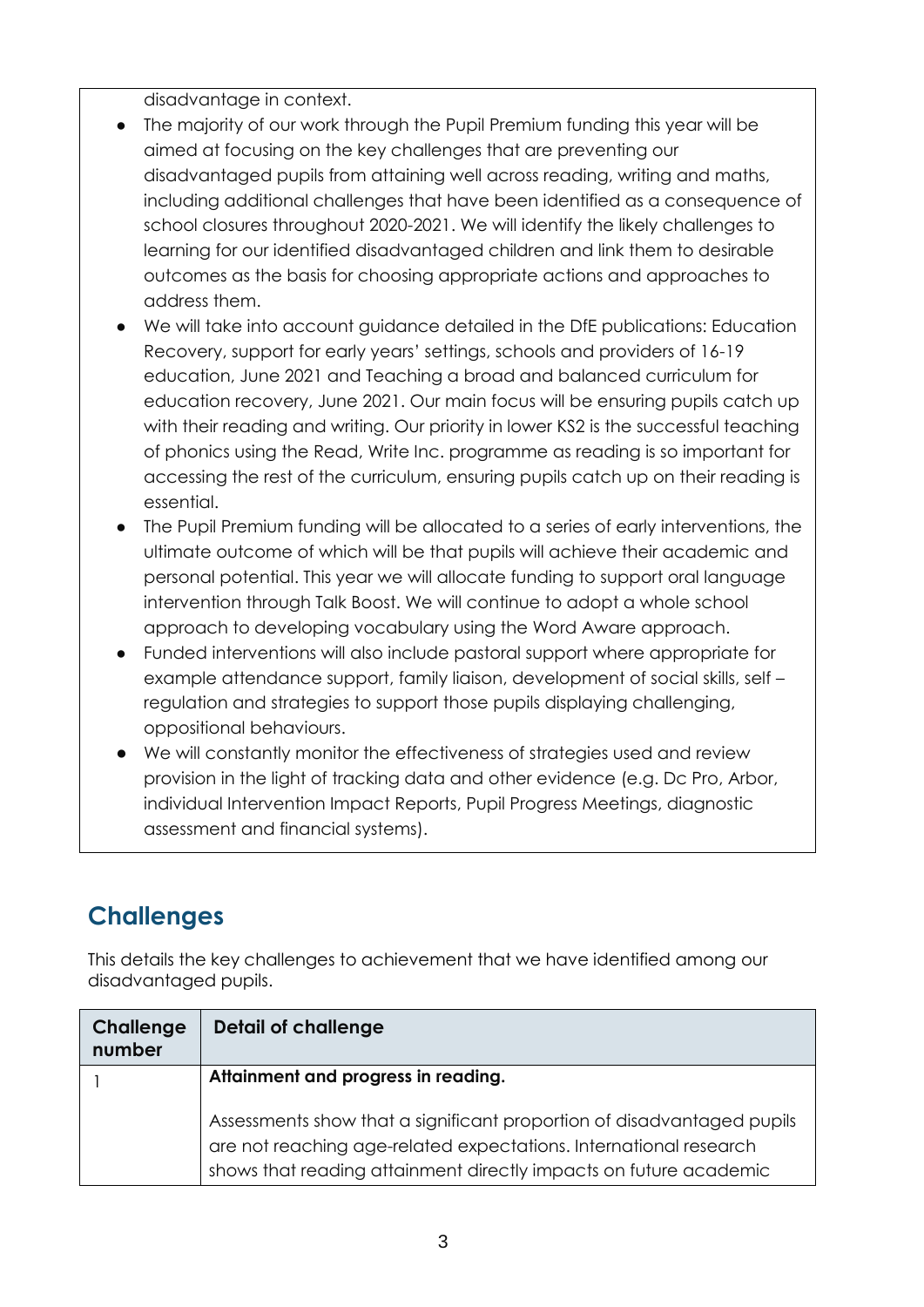|                | achievement, wellbeing and success in life.                                                                                                                                                                                                                                     |                    |                    |
|----------------|---------------------------------------------------------------------------------------------------------------------------------------------------------------------------------------------------------------------------------------------------------------------------------|--------------------|--------------------|
|                | Autumn 2021                                                                                                                                                                                                                                                                     |                    |                    |
|                |                                                                                                                                                                                                                                                                                 | Disadvantaged      | Non-disadvantaged  |
|                | Year <sub>3</sub>                                                                                                                                                                                                                                                               | 42.1% EXP or above | 76% EXP or above   |
|                | Year 4                                                                                                                                                                                                                                                                          | 50.1% EXP or above | 76.4% EXP or above |
|                | Year 5                                                                                                                                                                                                                                                                          | 54.8% EXP or above | 69.9% EXP or above |
|                | Year 6                                                                                                                                                                                                                                                                          | 29.4% EXP or above | 58.6% EXP or above |
|                |                                                                                                                                                                                                                                                                                 |                    |                    |
| $\overline{2}$ | Attainment and progress in writing.<br>Assessments show that a significant proportion of disadvantaged pupils<br>are not reaching age-related expectations.<br>Autumn 2021                                                                                                      |                    |                    |
|                |                                                                                                                                                                                                                                                                                 | Disadvantaged      | Non-disadvantaged  |
|                | Year <sub>3</sub>                                                                                                                                                                                                                                                               | 42.1% EXP or above | 68.5% EXP or above |
|                | Year 4                                                                                                                                                                                                                                                                          | 37.6% EXP or above | 63.6% EXP or above |
|                | Year 5                                                                                                                                                                                                                                                                          | 45.1% EXP or above | 57.1% EXP or above |
|                | Year 6                                                                                                                                                                                                                                                                          | 41.2% EXP or above | 62% EXP or above   |
| 3              | Attainment and progress in maths.<br>Assessments show that a significant proportion of disadvantaged pupils<br>are not reaching age-related expectations.<br>Autumn 2021                                                                                                        |                    |                    |
|                |                                                                                                                                                                                                                                                                                 | Disadvantaged      | Non-disadvantaged  |
|                | Year <sub>3</sub>                                                                                                                                                                                                                                                               | 36.8% EXP or above | 81.5% EXP or above |
|                | Year 4                                                                                                                                                                                                                                                                          | 43.8% EXP or above | 56.3% EXP or above |
|                | Year 5                                                                                                                                                                                                                                                                          | 48.4% EXP or above | 63.5% EXP or above |
|                | Year 6                                                                                                                                                                                                                                                                          | 47.1% EXP or above | 55.2% EXP or above |
| 4              | Oracy, language and communication skills<br>Underdevelopment of oracy skills means children are less confident,<br>curious and resilient and are unable to access the curriculum. Poor<br>vocabulary impacts on children's ability to perform to ARE in reading<br>assessments. |                    |                    |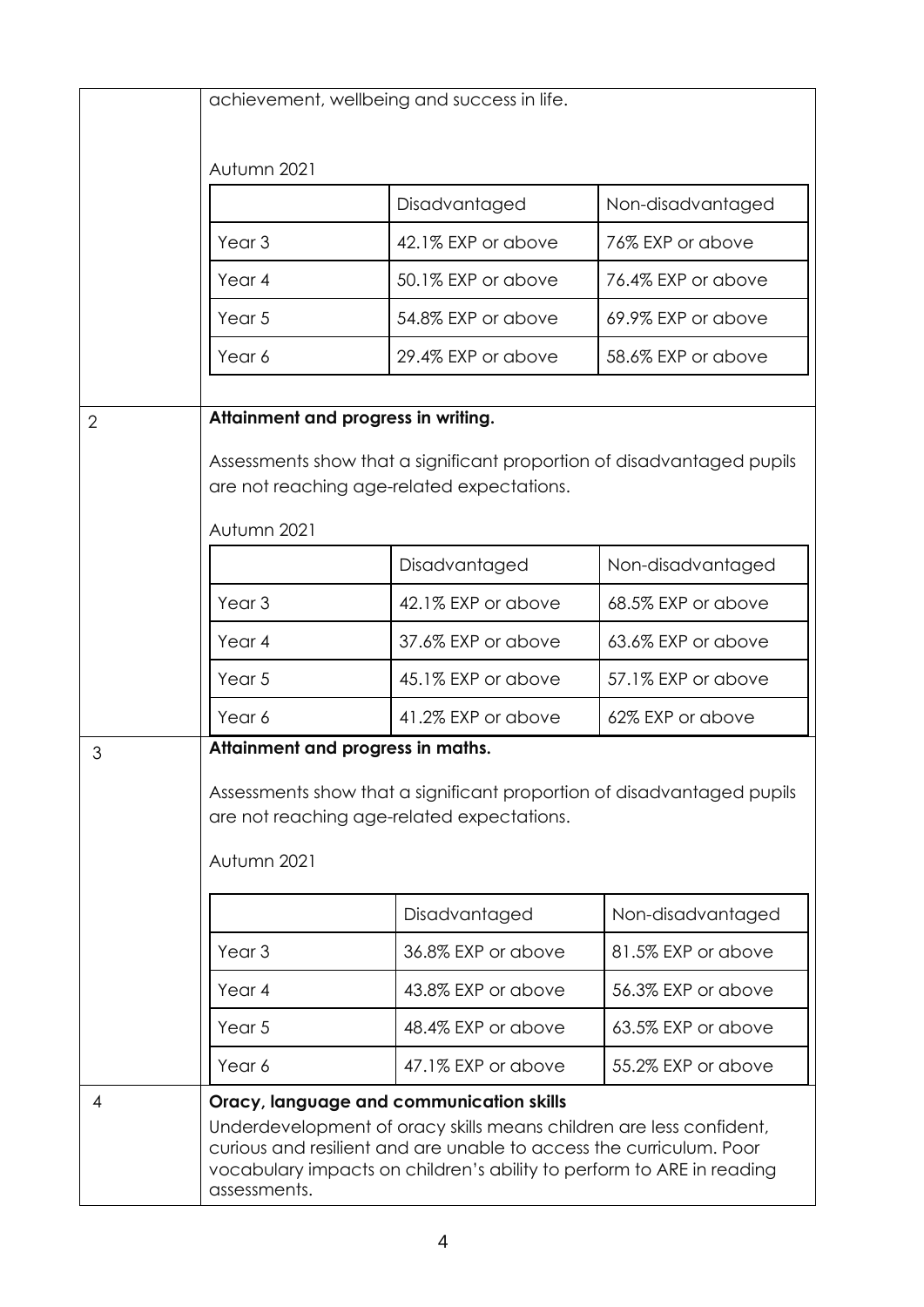|   | Baseline assessments show 53% of pupils in Y3 and Y4 have a low<br>average or moderately low BPVS score and 75% of pupils in Y5 and Y6<br>have a low average or moderately low BPVS score.<br>In PiRA reading assessments in Autumn 2021 highlighted the difference<br>in average vocabulary performance.                                                                                                                                                                                                                                                                                                                                                                                                                                                  |               |                   |
|---|------------------------------------------------------------------------------------------------------------------------------------------------------------------------------------------------------------------------------------------------------------------------------------------------------------------------------------------------------------------------------------------------------------------------------------------------------------------------------------------------------------------------------------------------------------------------------------------------------------------------------------------------------------------------------------------------------------------------------------------------------------|---------------|-------------------|
|   |                                                                                                                                                                                                                                                                                                                                                                                                                                                                                                                                                                                                                                                                                                                                                            | Disadvantaged | Non-disadvantaged |
|   | Year <sub>3</sub>                                                                                                                                                                                                                                                                                                                                                                                                                                                                                                                                                                                                                                                                                                                                          | 38%           | 46%               |
|   | Year 4                                                                                                                                                                                                                                                                                                                                                                                                                                                                                                                                                                                                                                                                                                                                                     | 52%           | 53%               |
|   | Year 5                                                                                                                                                                                                                                                                                                                                                                                                                                                                                                                                                                                                                                                                                                                                                     | 43%           | 52%               |
|   | Year 6                                                                                                                                                                                                                                                                                                                                                                                                                                                                                                                                                                                                                                                                                                                                                     | 48%           | 51%               |
|   |                                                                                                                                                                                                                                                                                                                                                                                                                                                                                                                                                                                                                                                                                                                                                            |               |                   |
|   | <b>Attendance</b><br>Some disadvantaged pupils and families need additional support to<br>secure and sustain better punctuality and attendance.<br>Analysis of attendance confirms that some disadvantaged families<br>need ongoing additional support to sustain better punctuality and<br>attendance.<br>In Autumn 2021 attendance for disadvantaged pupils was 95.7%<br>compared to non-disadvantaged which was 97.2%<br>In Autumn 2021 persistent absence was 20% in disadvantaged pupils<br>whereas persistent absence in non-disadvantaged pupils was 15.8%<br>Pupil attendance in Autumn 2020                                                                                                                                                       |               |                   |
| 6 | Supporting social, emotional and mental health needs of pupils<br>Some disadvantaged children have social, emotional and mental<br>health needs and this has a detrimental effect on their ability to<br>engage with learning.<br>In Autumn 2021/22 72% of disadvantaged pupils were identified as<br>being vulnerable.<br>In Autumn 2021/22 22% of disadvantaged pupils were identified as<br>having SEMH needs with 9% of disadvantaged pupils on the SEN<br>register for SEMH needs.<br>In Autumn 2021/22 13% of disadvantaged pupils were placed on<br>behaviour charts due to a lack of ability to regulate emotions.<br>In Autumn 2021/22 16 days of education for disadvantaged pupils<br>were lost as a result of fixed term exclusions (3 pupils) |               |                   |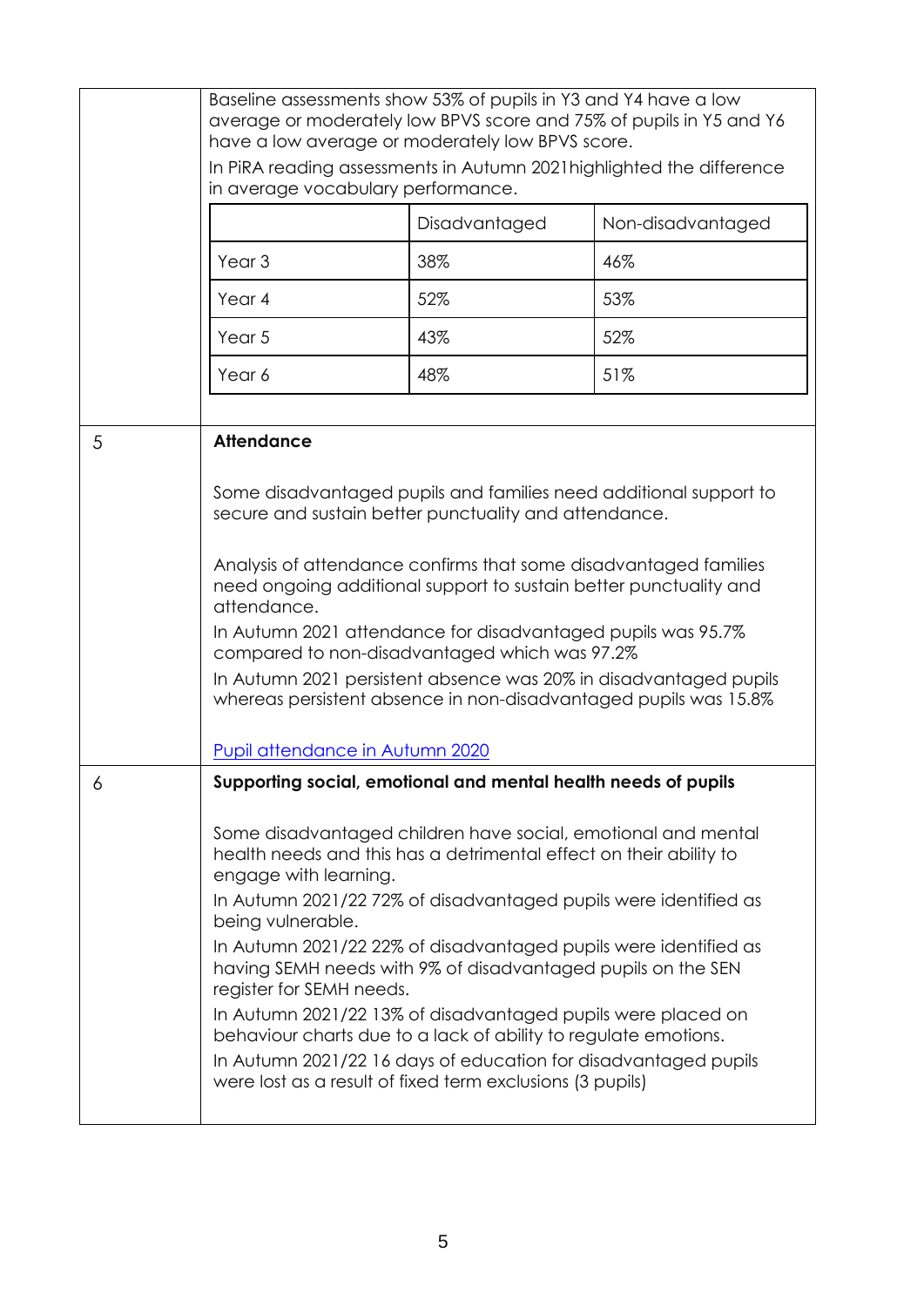## **Intended outcomes**

This explains the outcomes we are aiming for **by the end of our current strategy plan**, and how we will measure whether they have been achieved.

| Intended outcome                                                             | <b>Success criteria</b>                                                                                                                                                                                                                                   |
|------------------------------------------------------------------------------|-----------------------------------------------------------------------------------------------------------------------------------------------------------------------------------------------------------------------------------------------------------|
| All disadvantaged pupils are fluent<br>readers by the end of KS2.            | Pupils are assessed using standardised<br>tests, which are used to inform next<br>steps.                                                                                                                                                                  |
|                                                                              | Children on the SEND register meet their<br>personal targets in reading.                                                                                                                                                                                  |
|                                                                              | End of KS outcomes and internal data<br>show that gap between disadvantaged<br>and non-disadvantaged pupils<br>performing at age related expectations<br>is narrowing.                                                                                    |
|                                                                              | Reading fluency will improve as<br>assessed using multi-dimensional fluency<br>rubric.                                                                                                                                                                    |
|                                                                              | Children will demonstrate a love of<br>reading and literature.                                                                                                                                                                                            |
|                                                                              | Gaps in phonic knowledge will be<br>identified and closed through RWI<br>teaching and intervention.                                                                                                                                                       |
|                                                                              | Children will be exposed to a range of<br>high quality texts, authors and subject<br>specific vocabulary to build on their<br>language use and understanding.<br>(Measured through KS2 SATs, IDSR/ASP, pupil<br>progress, learning walks, progress data.) |
| Basic knowledge and understanding of<br>key mathematical concepts is secure. | End of Key Stage outcomes and internal<br>data show the gap between<br>disadvantaged and non-<br>disadvantaged national performing at<br>ARE is narrowing.                                                                                                |
|                                                                              | Pupils are assessed against national<br>standards using PUMA assessments to<br>inform next steps.                                                                                                                                                         |
|                                                                              | Pupils will demonstrate fluent recall<br>of mathematical facts and apply this<br>knowledge to more complex<br>problem solving.                                                                                                                            |
|                                                                              | (Measured through KS2 SATs, IDSR/ASP, pupil<br>progress, learning walks, progress data.)                                                                                                                                                                  |
| Improved writing attainment for<br>disadvantaged pupil by the end of KS2.    | End of Key Stage outcomes and internal<br>data show the gap between<br>disadvantaged and non-<br>disadvantaged national performing at                                                                                                                     |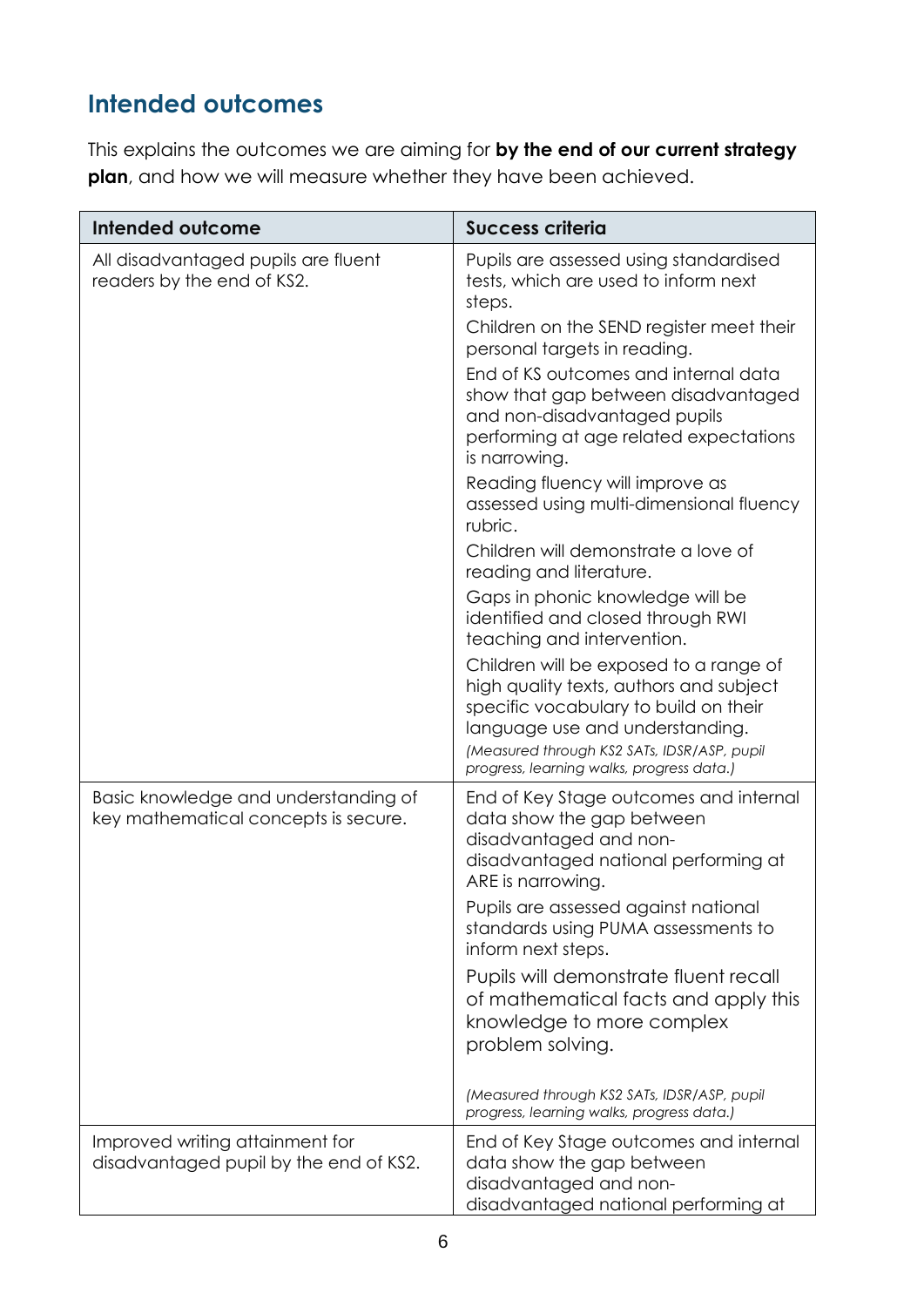|                                                                                                                                | ARE is narrowing, in line with national<br>figures.<br>(Measured through KS2 SATs, IDSR/ASP, pupil<br>progress, learning walks, progress data.)                                                                                                                                                                                                                                                                                                                                                                                                                                                                                                                       |
|--------------------------------------------------------------------------------------------------------------------------------|-----------------------------------------------------------------------------------------------------------------------------------------------------------------------------------------------------------------------------------------------------------------------------------------------------------------------------------------------------------------------------------------------------------------------------------------------------------------------------------------------------------------------------------------------------------------------------------------------------------------------------------------------------------------------|
| Pupils have better developed oracy,<br>language and communication skills.                                                      | Children will show improved<br>dispositions for learning, for example<br>confidence, resilience and curiosity, and<br>the ability to access the curriculum,<br>following the intervention.<br>(Measured through Inclusion Expert 360)                                                                                                                                                                                                                                                                                                                                                                                                                                 |
| There is an improvement in the<br>attendance of disadvantaged pupils.                                                          | Attendance for disadvantaged pupils is<br>at least 96% each half term.<br>There is a reduction in the number of<br>disadvantaged children who are<br>persistently absent and is at least in line<br>with National non disadvantage.<br>Measured through MIS attendance data,<br>IDSR/ASP)                                                                                                                                                                                                                                                                                                                                                                             |
| Social, emotional and mental health<br>needs of disadvantaged pupils are<br>rapidly identified and support is put in<br>place. | There is a reduction in the number of<br>behaviour incidents for disadvantaged<br>pupils.<br>The majority of children display<br>appropriate learning behaviours and<br>engage fully with their learning.<br>The majority of disadvantaged pupils will<br>demonstrate awareness of and<br>implement self-regulation strategies and<br>can talk about their emotions.<br>Then number of sanctions / incidents /<br>exclusions will reduce.<br>Appropriate early identification/ support<br>is in place for all disadvantaged pupils<br>with SEMH needs including those with<br>SEND.<br>(Measured through CPOMS reports, learning<br>walks, staff/parent/pupil voice.) |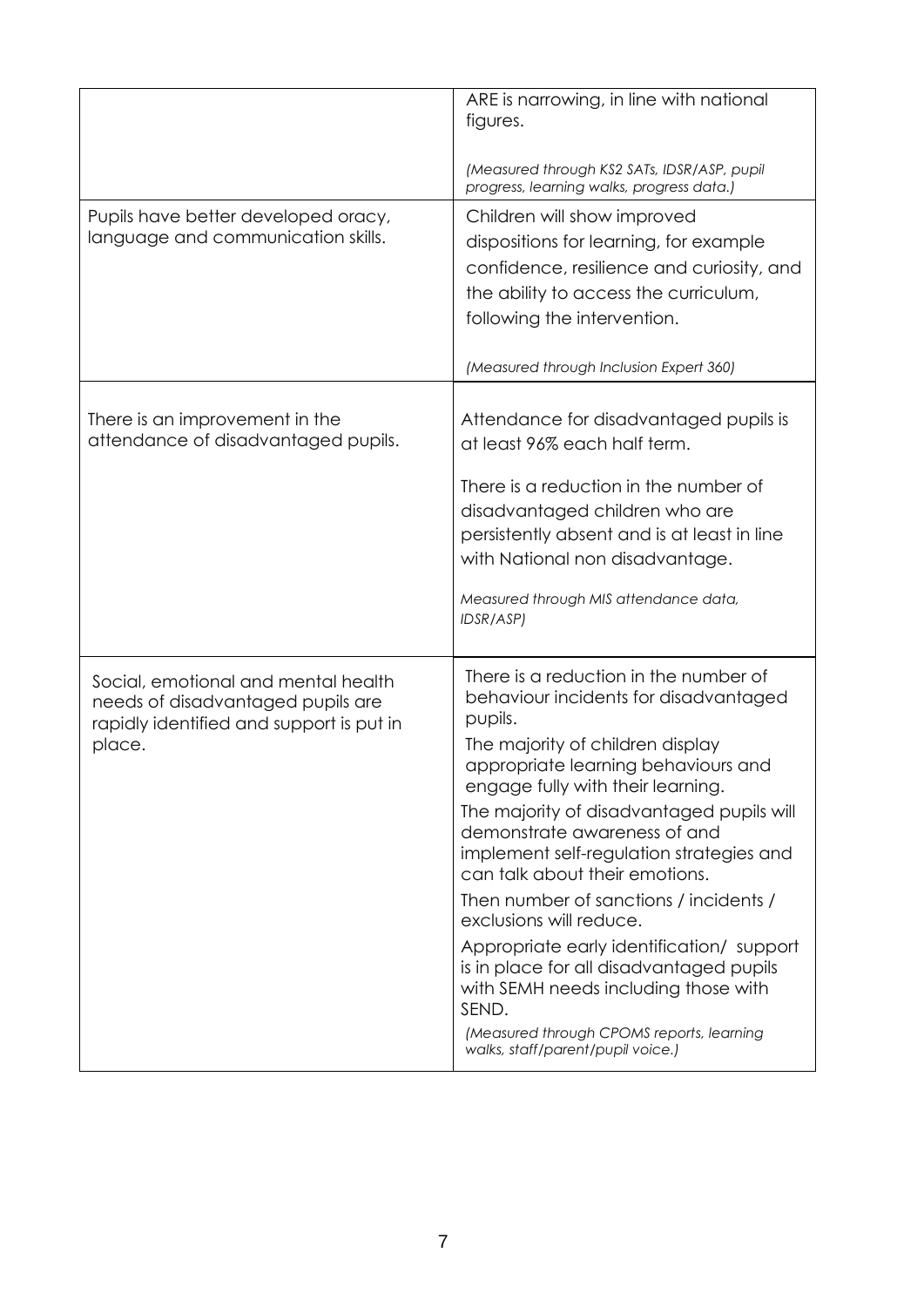### **Activity in this academic year**

This details how we intend to spend our pupil premium (and recovery premium funding) **this academic year** to address the challenges listed above.

#### **Teaching (for example, CPD, recruitment and retention)**

Budgeted cost: £ *77298*

| <b>Activity</b>                                                                                                                                        | <b>Evidence that supports this</b><br>approach                                                                                                                                                                                                                                                                                                                                                                                                                                                                                                                                                                                                                                                                                                                                                                                                        | <b>Challenge</b><br>number(s)<br>addressed |
|--------------------------------------------------------------------------------------------------------------------------------------------------------|-------------------------------------------------------------------------------------------------------------------------------------------------------------------------------------------------------------------------------------------------------------------------------------------------------------------------------------------------------------------------------------------------------------------------------------------------------------------------------------------------------------------------------------------------------------------------------------------------------------------------------------------------------------------------------------------------------------------------------------------------------------------------------------------------------------------------------------------------------|--------------------------------------------|
| Develop a<br>programme of high<br>quality CPD rooted in<br>research, including<br>support for early<br>careers teachers.                               | <b>EEF Effective Professional</b><br>Development<br>"Supporting high quality teaching is<br>pivotal in improving children's<br>outcomes. Indeed, research tells us<br>that high quality teaching can<br>narrow the disadvantage gap."<br>The effects of high quality<br>professional development on<br>teachers and students<br>"High-quality CPD for teachers has a<br>significant effect on pupils' learning<br>outcomes. CPD programmes have<br>the potential to close the gap<br>between beginner and more<br>experienced teachers: the impact of<br>CPD on pupil outcomes (effect size<br>0.09) compares to the impact of<br>having a teacher with ten years'<br>experience rather than a new<br>graduate (0.11). CPD also has similar<br>attainment effects to those<br>generated by large, structural<br>reforms to the school system (0.1). " | 1, 2, 3, 4                                 |
| Ensure identified staff<br>have accessed<br>professional<br>development for RWI<br>phonics and Fresh<br>start, including<br>instructional<br>coaching. | <b>Phonics EEF</b><br>"Phonics has a positive impact<br>overall (+5 months) with very<br>extensive evidence and is an<br>important component in the<br>development of early reading skills,<br>particularly for children from<br>disadvantaged backgrounds."<br><b>EEF Making Best Use of Teaching</b><br><b>Assistants</b>                                                                                                                                                                                                                                                                                                                                                                                                                                                                                                                           | 1                                          |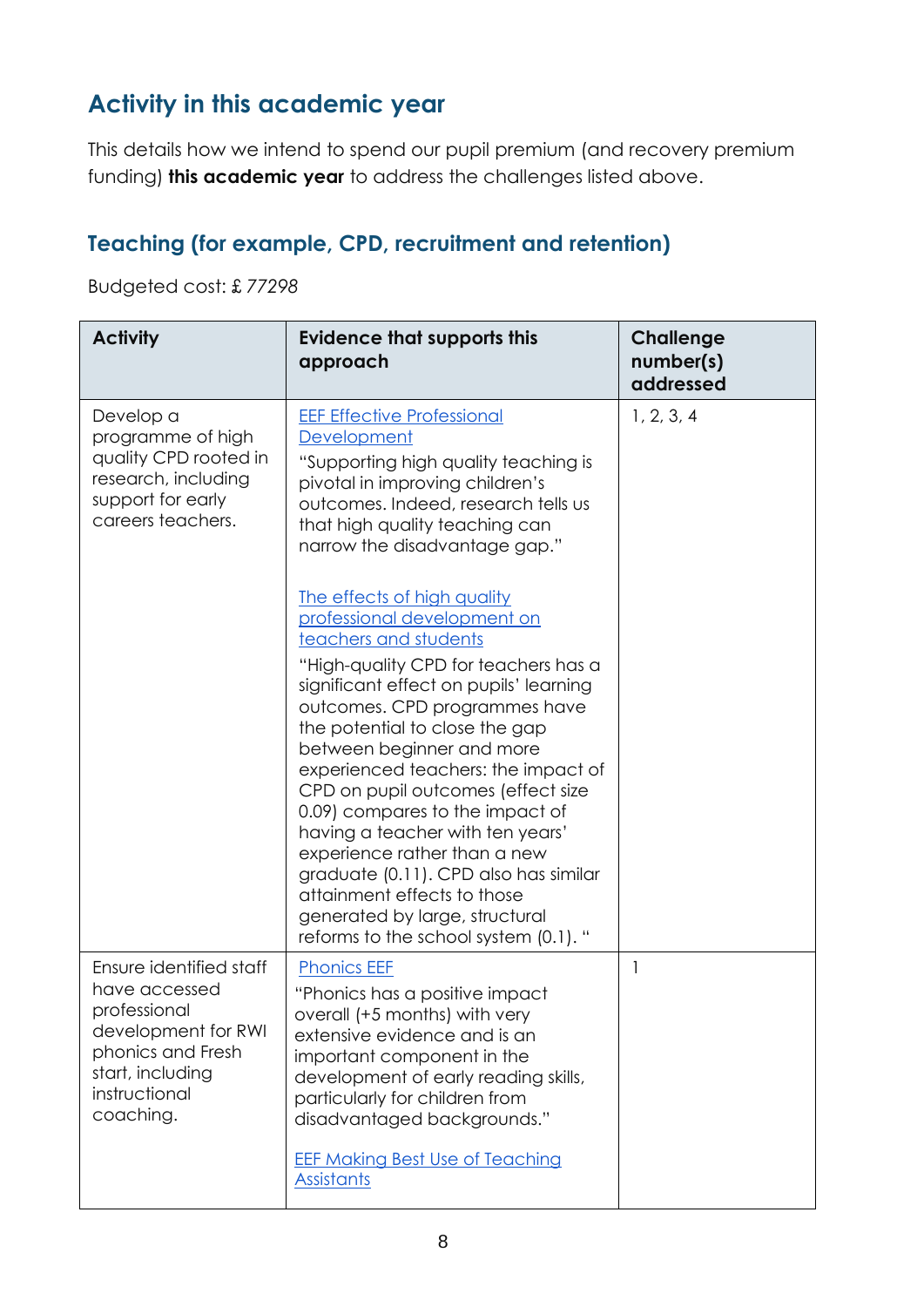|                                                                                                                                                                                                                                                                                                                                      | Research on TAs delivering targeted<br>interventions in one-to-one or small<br>group settings shows a consistent<br>impact on attainment of<br>approximately three to four<br>additional months' progress                                                                                                                                                                                                         |              |
|--------------------------------------------------------------------------------------------------------------------------------------------------------------------------------------------------------------------------------------------------------------------------------------------------------------------------------------|-------------------------------------------------------------------------------------------------------------------------------------------------------------------------------------------------------------------------------------------------------------------------------------------------------------------------------------------------------------------------------------------------------------------|--------------|
| Purchase of high<br>quality phonetically<br>decodable / age<br>appropriate texts for<br>phonics / Fresh start<br>sessions and home<br>readers matched to<br>rwinc phonics / Fresh<br>start.                                                                                                                                          | <b>Phonics EEF</b><br>"Phonics has a positive impact<br>overall (+5 months) with very<br>extensive evidence and is an<br>important component in the<br>development of early reading skills,<br>particularly for children from<br>disadvantaged backgrounds."                                                                                                                                                      | $\mathbf{1}$ |
| Ongoing<br>enhancement of our<br>maths teaching and<br>curriculum planning<br>in line with DfE and<br>EEF guidance. Our<br>Maths subject leader<br>will have access to St<br><b>Bart's Trust Maths Hub</b><br>'Core Five' resources<br>and CPD.<br>Purchase of<br>manipulatives to<br>support development<br>of the CPA<br>approach. | <b>EEF Improving Mathematics in Key</b><br>Stages 2 and 3<br>"The focus is on improving the<br>quality of teaching. Excellent maths<br>teaching requires good content<br>knowledge, but this is not sufficient.<br>Excellent teachers also know the<br>ways in which pupils learn<br>mathematics and the difficulties<br>they are likely to encounter, and<br>how mathematics can be most<br>effectively taught." | 3            |
| Ongoing<br>enhancement of our<br>English teaching and<br>curriculum planning<br>in line with DfE and<br>EEF guidance. Our<br>English subject leader<br>will have access to St<br><b>Bart's Trust English</b><br>Hub 'Core Five'<br>resources and CPD.                                                                                | <b>EEF Improving Literacy in KS2</b><br>"The message from the evidence<br>summarised in this report is clear: to<br>excel in literacy, pupils need high<br>quality teaching and extensive<br>opportunities to practice reading<br>and writing."                                                                                                                                                                   | 1, 2         |
| <b>Embed Pathways</b><br>schemes (Reading,<br>Writing and Spelling)<br>throughout the<br>academy)                                                                                                                                                                                                                                    | <b>EEF Improving Literacy in KS2</b><br>"The message from the evidence<br>summarised in this report is clear: to<br>excel in literacy, pupils need high<br>quality teaching and extensive<br>opportunities to practice reading<br>and writing."                                                                                                                                                                   | 1, 2, 4      |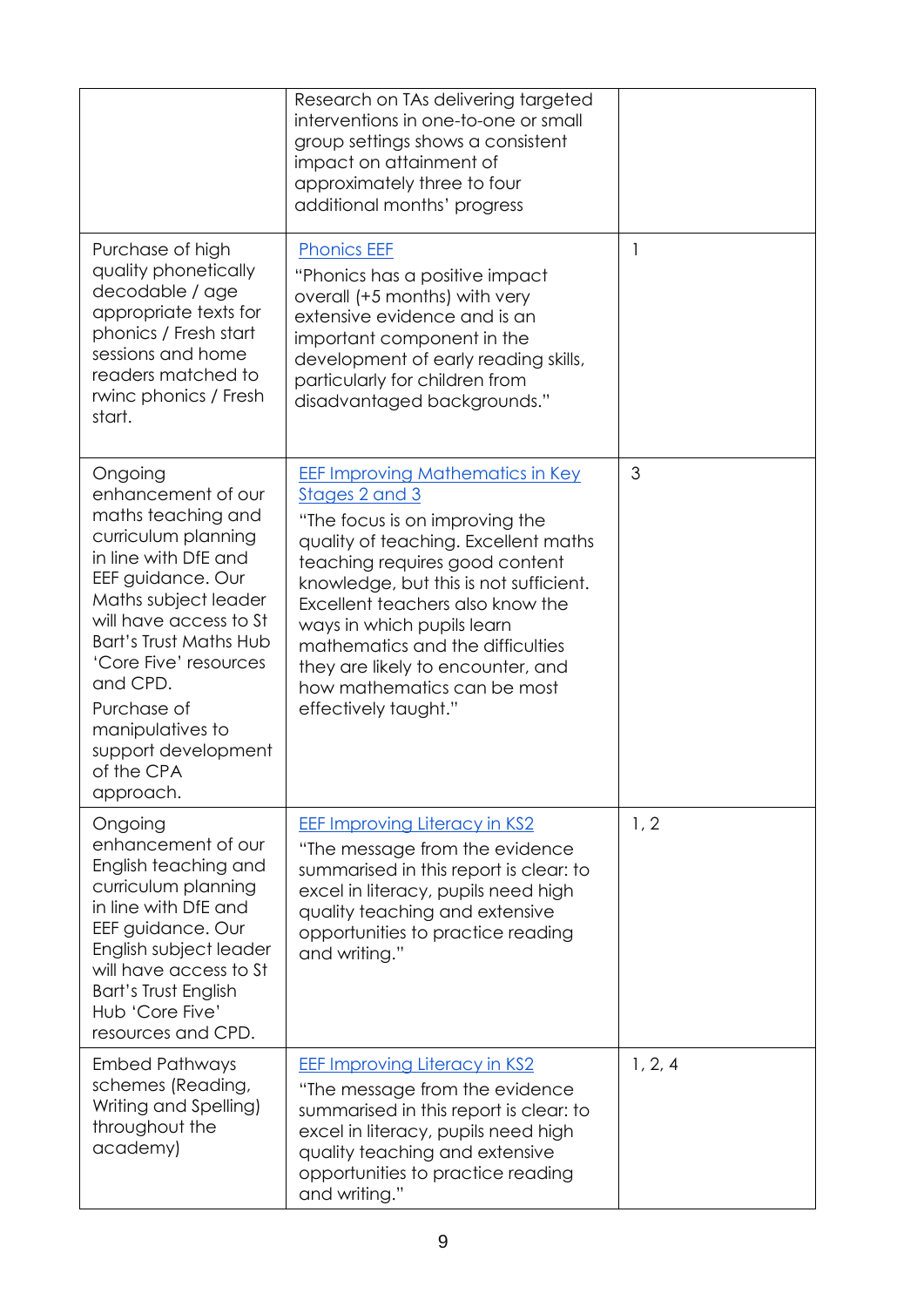| Purchase and<br>implement Pathways<br>to progress to provide<br>targeted intervention<br>for writing.                                                          | <b>EEF Improving Literacy in KS2</b><br>"The message from the evidence"<br>summarised in this report is clear: to<br>excel in literacy, pupils need high<br>quality teaching and extensive<br>opportunities to practice reading<br>and writing." | $\overline{2}$ |
|----------------------------------------------------------------------------------------------------------------------------------------------------------------|--------------------------------------------------------------------------------------------------------------------------------------------------------------------------------------------------------------------------------------------------|----------------|
| ELSA training                                                                                                                                                  | <b>EEF Improving Social and Emotional</b><br><b>Learning in Primary Schools</b>                                                                                                                                                                  | 6              |
| De-escalation<br>training                                                                                                                                      |                                                                                                                                                                                                                                                  |                |
| <b>Behaviour</b><br>Management<br>training                                                                                                                     | <b>EEF Improving Behaviour in Schools</b>                                                                                                                                                                                                        | 6              |
| Purchase of<br>standardised<br>diagnostic<br>assessments to<br>identify pupil needs,<br>inform teaching &<br>learning and<br>targeted academic<br>intervention | <b>EEF diagnostic assessments</b>                                                                                                                                                                                                                | 1,3            |

### **Targeted academic support (for example, tutoring, one-to-one support structured interventions)**

Budgeted cost: £ 28,272.00

| <b>Activity</b>                                          | <b>Evidence that supports this</b><br>approach | <b>Challenge</b><br>number(s)<br>addressed |
|----------------------------------------------------------|------------------------------------------------|--------------------------------------------|
| <b>Talk Boost</b><br>Intervention                        | <b>Talk Boost</b>                              | 2, 4                                       |
| Shine Reading<br>Intervention                            | <b>Small Group tuition</b>                     |                                            |
|                                                          | One-to-one tuition                             |                                            |
| RWINC fast track<br>phonics (LKS2) Fresh<br>start (UKS2) | <b>Phonics EEF</b>                             |                                            |
| Pathways to progress<br>intervention                     | <b>Small Group tuition</b>                     | 2, 4                                       |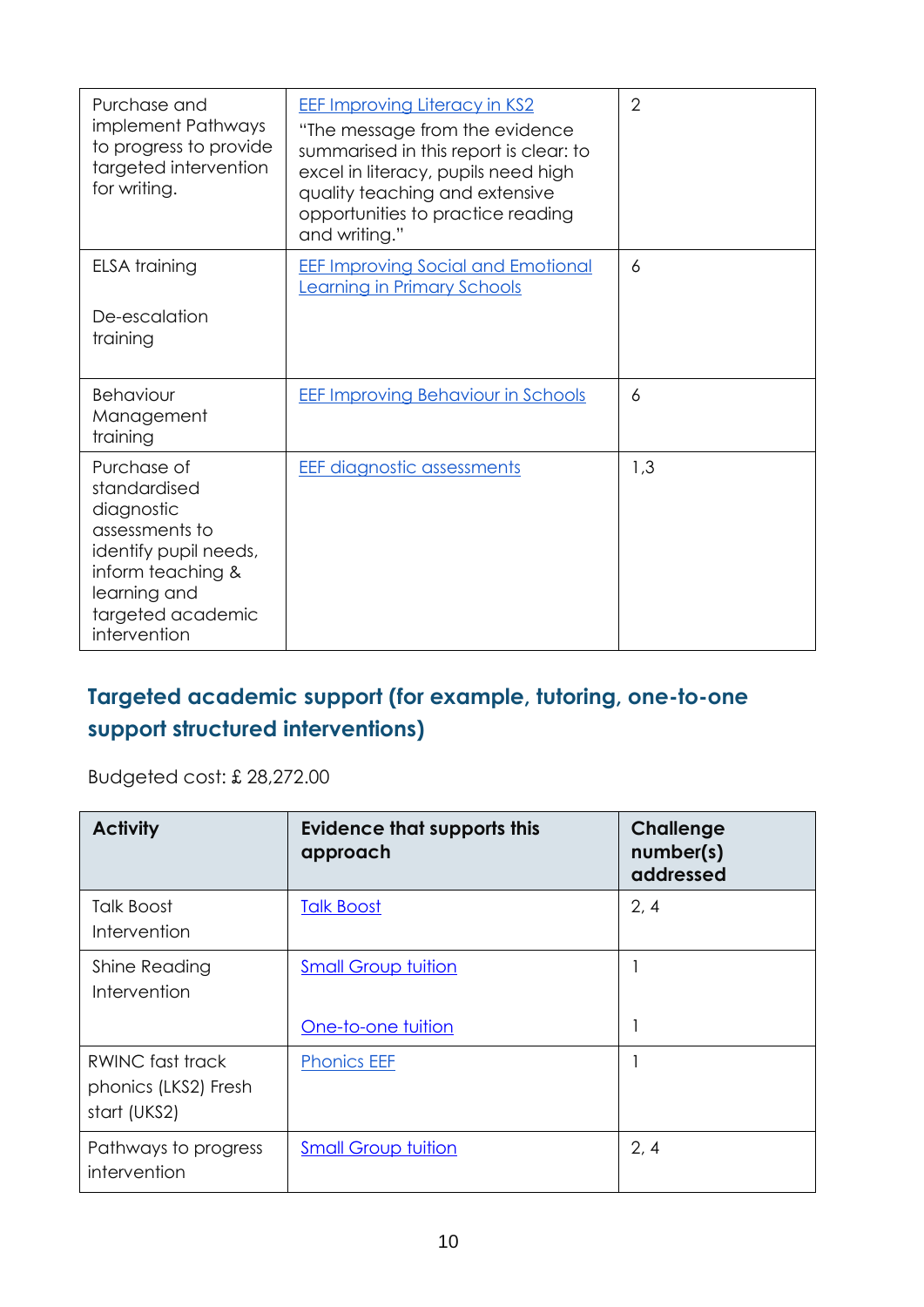| Additional reading<br>fluency sessions.                                                                                                                   | <b>Small Group tuition</b><br><b>EEF Improving Literacy in KS2</b> | 1, 4 |
|-----------------------------------------------------------------------------------------------------------------------------------------------------------|--------------------------------------------------------------------|------|
| Regular, 1:1 additional<br>reading with an adult<br>for identified children<br>who are unable to<br>read at home and are<br>at risk of<br>underachieving. | DfE The reading framework<br>Section 4                             | 1, 4 |

### **Wider strategies (for example, related to attendance, behaviour, wellbeing)**

#### Budgeted cost: £ *12415*

| <b>Activity</b>                                                                                                                                                                                                                           | <b>Evidence that supports this</b><br>approach                                                                                                                                                                                                                                                                                                                                                                                               | <b>Challenge</b><br>number(s)<br>addressed |
|-------------------------------------------------------------------------------------------------------------------------------------------------------------------------------------------------------------------------------------------|----------------------------------------------------------------------------------------------------------------------------------------------------------------------------------------------------------------------------------------------------------------------------------------------------------------------------------------------------------------------------------------------------------------------------------------------|--------------------------------------------|
| ELSA, nurture.                                                                                                                                                                                                                            | There is extensive evidence<br>associating childhood social and<br>emotional skills with improved<br>outcomes at school and in later life<br>(e.g., improved academic<br>performance, attitudes, behaviour<br>and relationships with peers):<br><b>EEF Social and Emotional Learning</b>                                                                                                                                                     | 6                                          |
| Employ a Family<br>Support Assistant to<br>support families with<br>attendance,<br>punctuality<br>Ongoing liaison with<br>Local Authority<br><b>Education Access</b><br>Team with a<br>particular focus on<br><b>Persistent Absentees</b> | <b>EEF Parental Engagement</b><br>NfER briefing for school leaders<br>identifies addressing attendance as a<br>key step-"higher levels of pupil<br>absence were associated with poorer<br>outcomes for disadvantaged pupils in<br>both primary and secondary schools".<br>'Children who are persistently absent are<br>affected in a number of ways. Pupils who<br>have ongoing absence issues often<br>come from disadvantaged backgrounds. | 5                                          |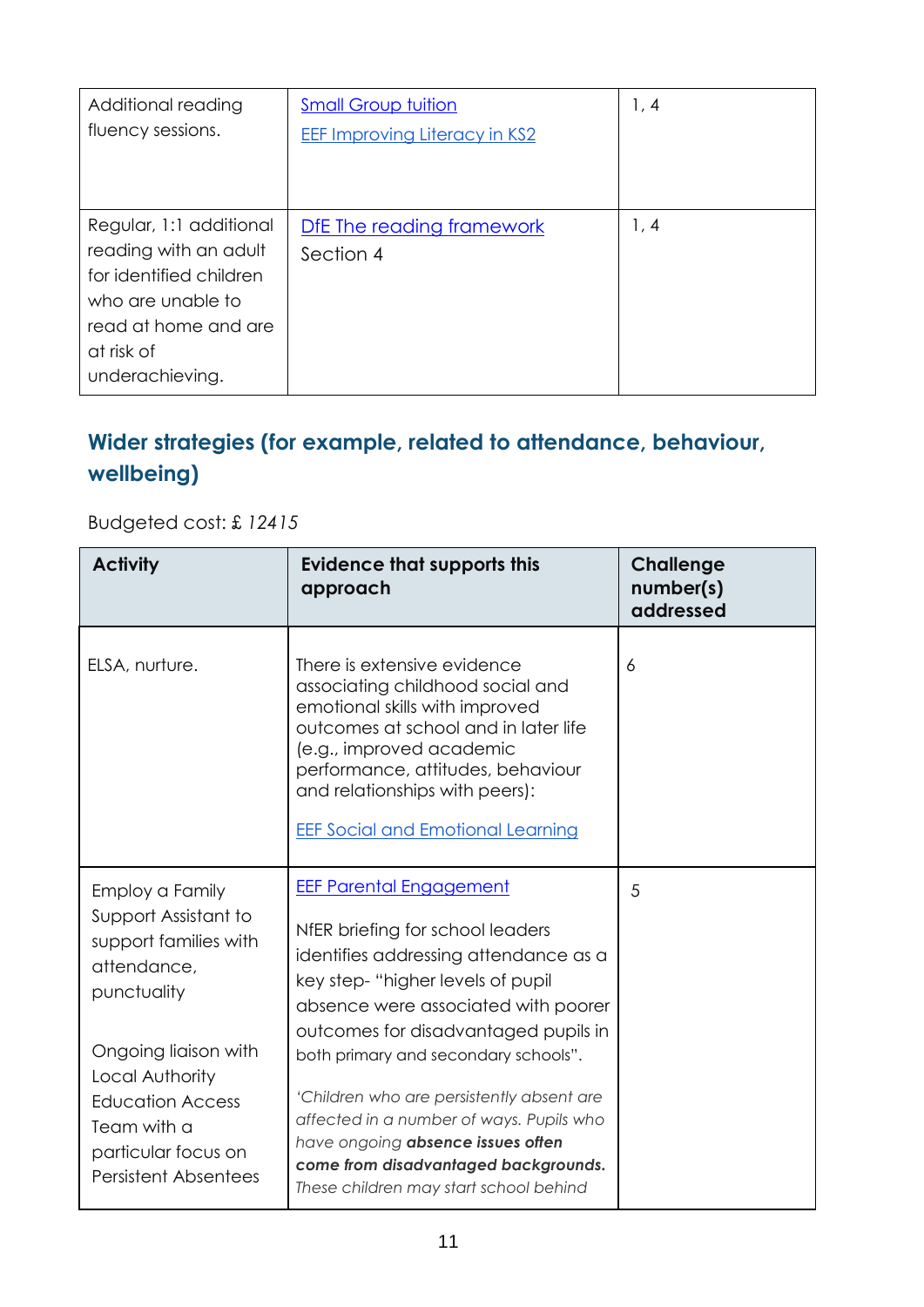|  | their peers in terms of their language and<br>social development, and missing lots of<br>school makes it harder for them to catch<br>up. When a child is allowed to miss school<br>on a frequent basis, they develop poor<br>attitudes to school. They're more likely to<br>truant at secondary level, and this affects<br>their GCSE grades and their chances of<br>finding a job, further education or<br>training'. DfE 2012 |  |
|--|---------------------------------------------------------------------------------------------------------------------------------------------------------------------------------------------------------------------------------------------------------------------------------------------------------------------------------------------------------------------------------------------------------------------------------|--|
|--|---------------------------------------------------------------------------------------------------------------------------------------------------------------------------------------------------------------------------------------------------------------------------------------------------------------------------------------------------------------------------------------------------------------------------------|--|

#### **Total budgeted cost: £117,985.00**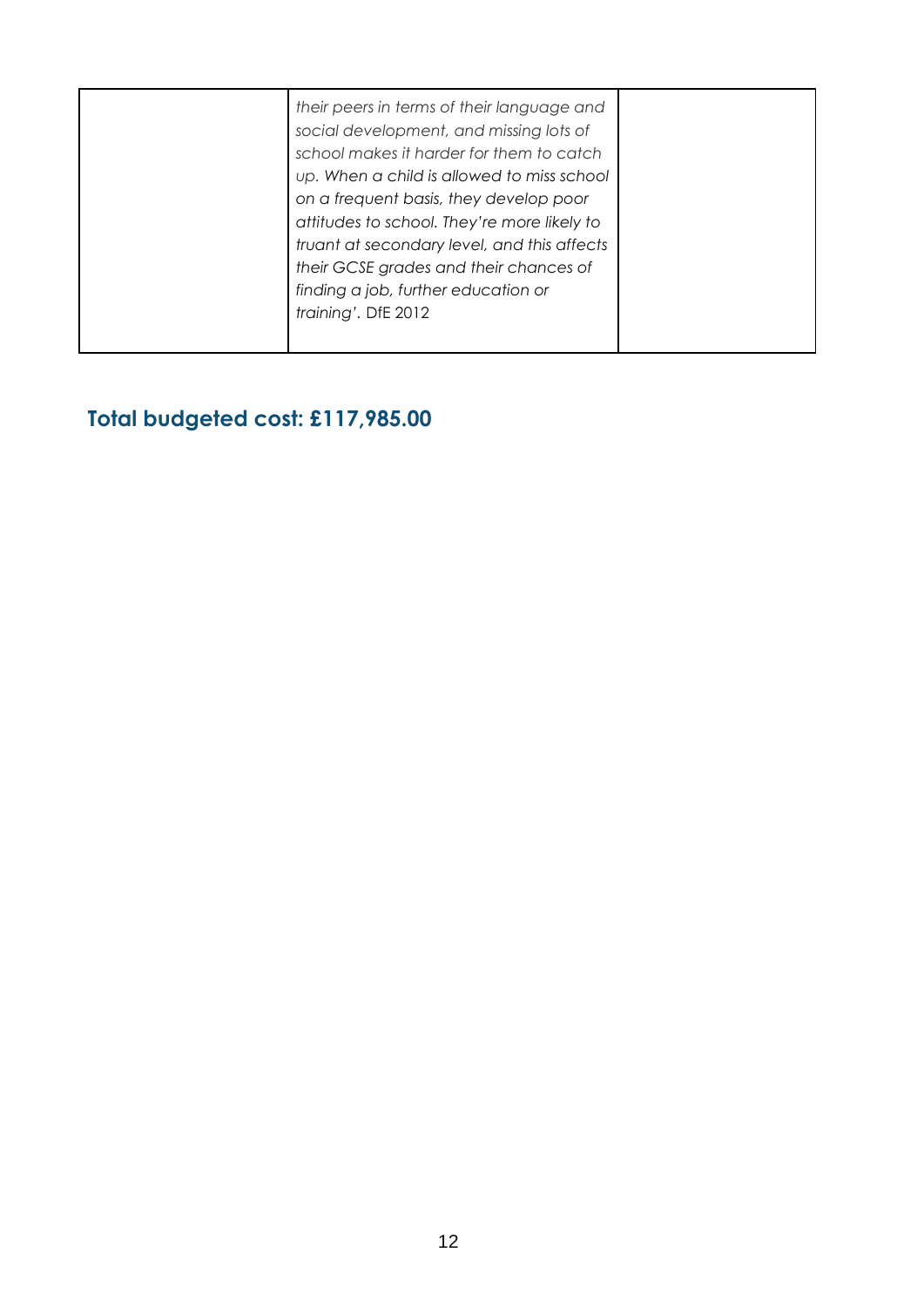# **Part B: Review of outcomes in the previous academic year**

#### **Pupil premium strategy outcomes**

This details the impact that our pupil premium activity had on pupils in the 2020 to 2021 academic year.

*Our internal assessments during 2020/21 suggested that the performance of disadvantaged pupils was lower than in the previous 2 years in key areas of the curriculum.*

*Our assessment of the reasons for these outcomes points primarily to Covid-19 impact, which disrupted all our subject areas to varying degrees. As evidenced in schools across the country, school closure was most detrimental to our disadvantaged pupils, and they were not able to benefit from our pupil premium funded improvements to teaching and targeted interventions to the degree we had intended. The impact was mitigated by our resolution to maintain a high quality curriculum, including during periods of national lockdown and partial closure. This was facilitated through the access to laptops which ensured every child had access to remote learning. High quality teaching was strengthened through high quality digital CPD for teachers and teaching assistants. Pupils in receipt of pupil premium received academic and welfare phone calls from class teachers and the family support officer to ensure children were accessing and engaging in remote learning and parents/carers had the support they needed.*

*Our assessments and observations indicated that pupil wellbeing and mental health were significantly impacted last year, primarily due to COVID-19-related issues. Working within the confines of 'bubbles', we ensured that we prioritised mental health, building positive relationships, resilience and stamina. We targeted interventions based on*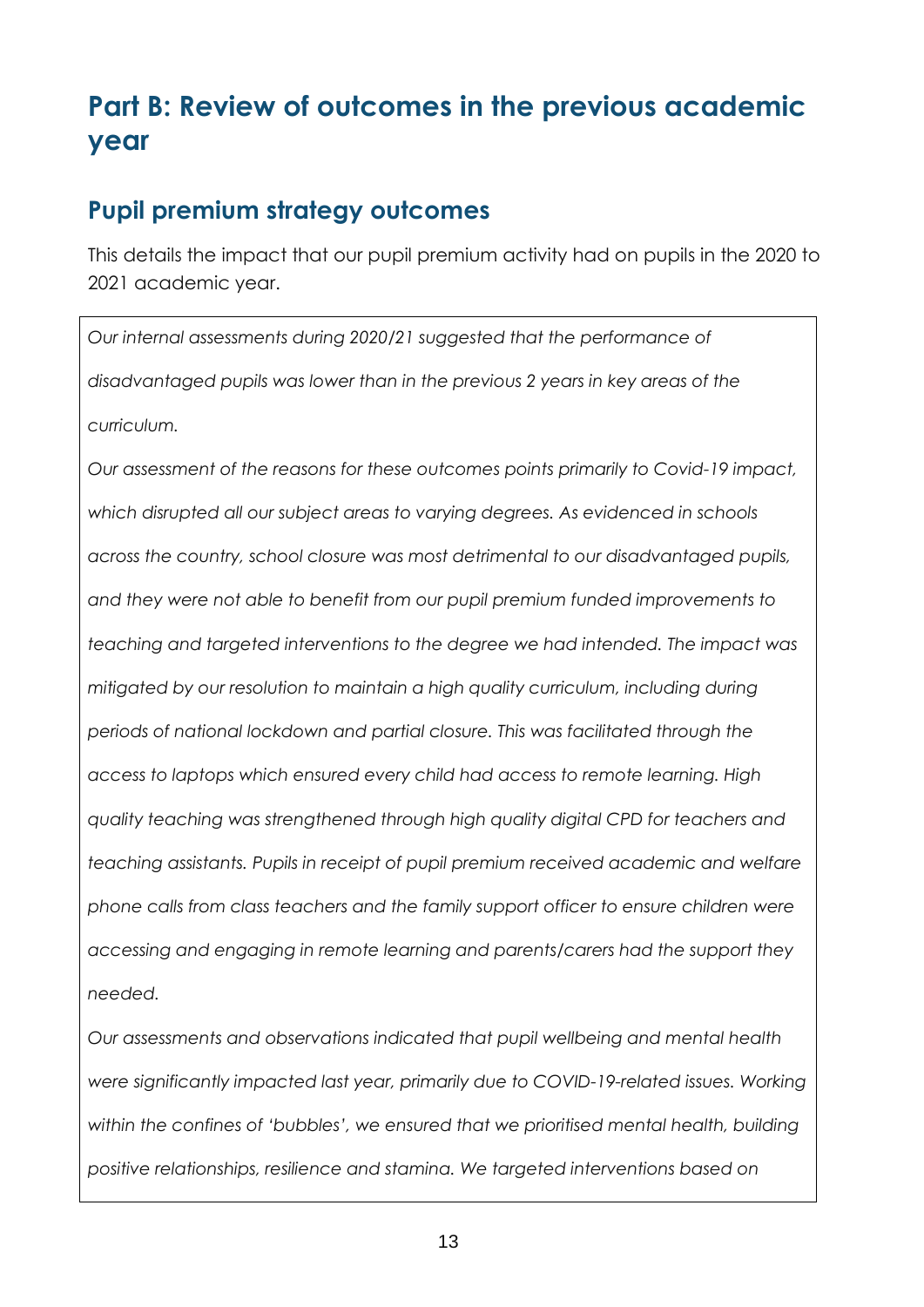*need in order to accelerate/ secure basic skills. Data shows that this approach helped to secure clear progress for the majority of disadvantaged pupils. Pupils whose progress was adversely impacted have been identified and prioritised in 2021/22. Attainment in Reading Autumn 2020 Disadvantaged Non-disadvantaged Year 3 43.8% EXP or above 74.6% EXP or above Year 4 46.7% EXP or above 68.8% EXP or above Year 5 31.3% EXP or above 50% EXP or above Year 6 50% EXP or above 47.2% EXP or above 13 Nationally 73% Year 6 achieved expected standards Attainment in Writing Autumn 2020 Disadvantaged Non-disadvantaged Year 3 31.3% EXP or above 60% EXP or above Year 4 46.6% EXP or above 55.7% EXP or above Year 5 37.5% EXP or above 60.3% EXP or above Year 6 37.5% EXP or above 22.7% EXP or above Nationally 78% Year 6 achieved expected standards Attainment in Maths Autumn 2020 Disadvantaged Non-disadvantaged Year 3 31.3% EXP or above 65.5% EXP or above Year 4 43.3% EXP or above 62.3% EXP or above*